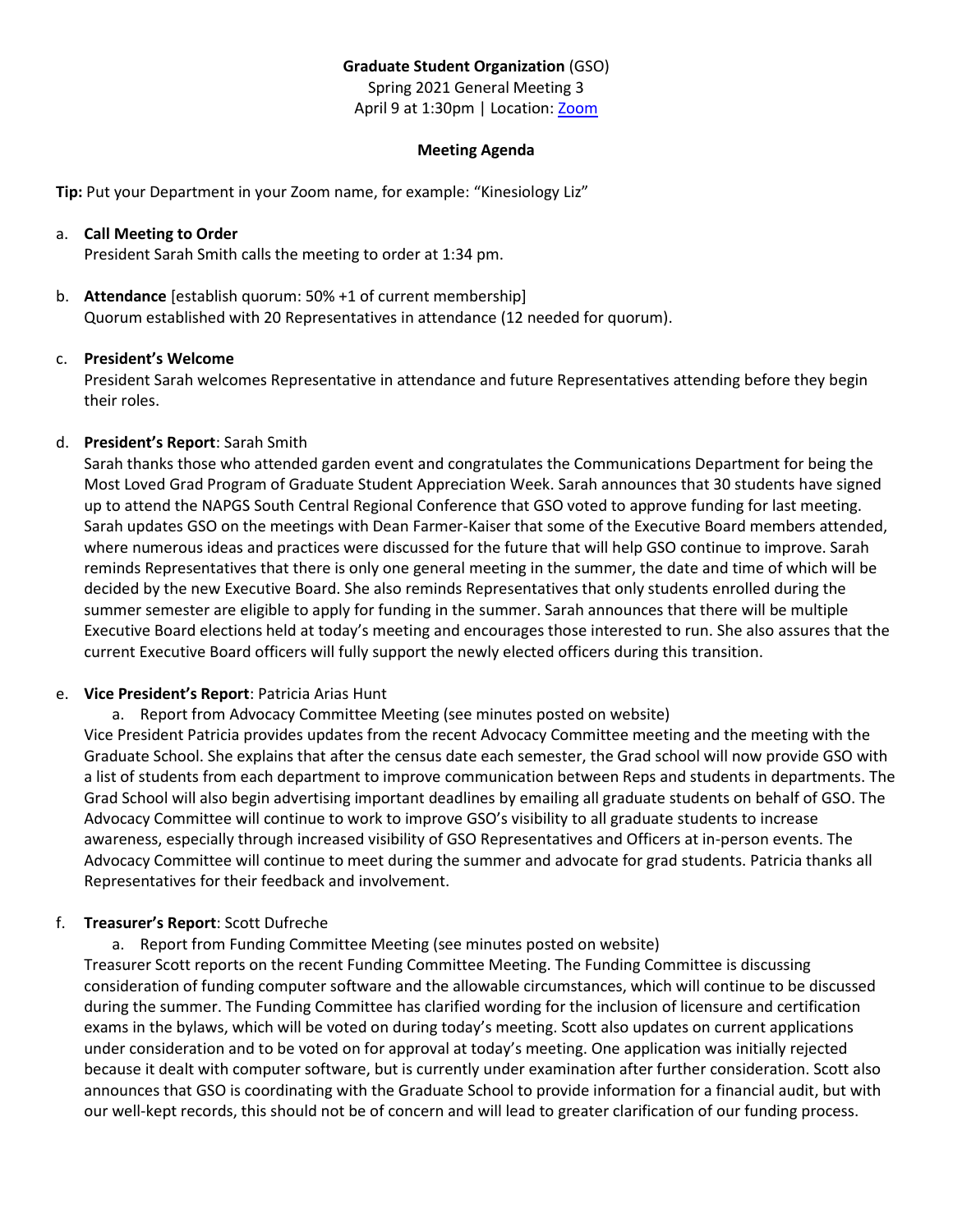### g. **Secretary's Report**: Liz Heintz

Secretary Liz announces updates to GSO's website, including having photos of all Representatives, which can be used to help students identify their Representative and by the Graduate School for recognition. The website also now has funding letter templates for each application type to help make the funding process as simple as possible. Liz also thanks Representatives for their feedback in the end-of-semester check-in that was emailed to all Representatives and Graduate Coordinators and asks those who haven't responded to please let GSO know if they are returning in the summer and fall.

# h. **Public Relations' Report**: Hilda Ofori-Addo [absent]

a. Report from Communications Committee (see minutes posted on website)

President Sarah provides updates on the Communications Committee on behalf of Public Relations Officer Hilda. At the recent Communications Committee meeting, increasing GSO's presence on social media platforms was heavily discussed as a way to increase communication between GSO and graduate students. The Communications Committee would like to include photos from current events and personal testimonies from students who applied for funding from GSO to show concrete examples of how GSO funding is being used and helping students. GSO is also considering expanding to additional social media platforms for increased engagement and communication.

# i. **Old Business**

N/A

## j. **New Business**

a. *Vote* on Funding Applications for General Meeting 3 [see budget spreadsheet]

i. "Travel" *With* Academic Duties Appropriations, "Travel" *Without* Academic Duties Appropriations Treasurer Scott presents travel applications reviewed by the Funding Committee for GSO General Meeting Vote. Motion passes to bulk approve all applications.

ii. Research & Supplies Appropriations, Thesis/Dissertation Printing Appropriations Treasurer Scott presents applications for research and supplies approved by the Funding Committee for General Meeting consideration. All received applications were approved by the Funding committee with the exception of one that was requesting software, which is being presented to the General Meeting for consideration.

The Funding Committee initially rejected this application but upon further review would like to advocate to approve this application because the software requested is not standard and available elsewhere or required by numerous students; in addition, this software will be used for specific dissertation research. Proxy Nonah asks for clarification between what UL should be responsible for providing students with and what GSO should be able to supplement, as well as what is already available and what is required by certain programs. President Sarah explains that some software should would be better funded through large-scale licenses (like Zoom); the University should be responsible for that license. The software in question is on an individual basis and applies to a single student. VP Patricia suggests investigating why UL will not fund this software or others needed. She also asks why this software is not considered standard and suggests that this be further considered in the summer. Scott will confer with Purchasing Office prior to the summer meeting to confirm the University's or state's specific guidelines (if any) that pertain to using GSO funding for software or hardware.

Motion passes to bulk approve all applications for research and supplies, including the last application for specialized software.

Sarah announces that very few funding applications have been received this semester and there should be an abundance of available funding for the summer and fall semesters.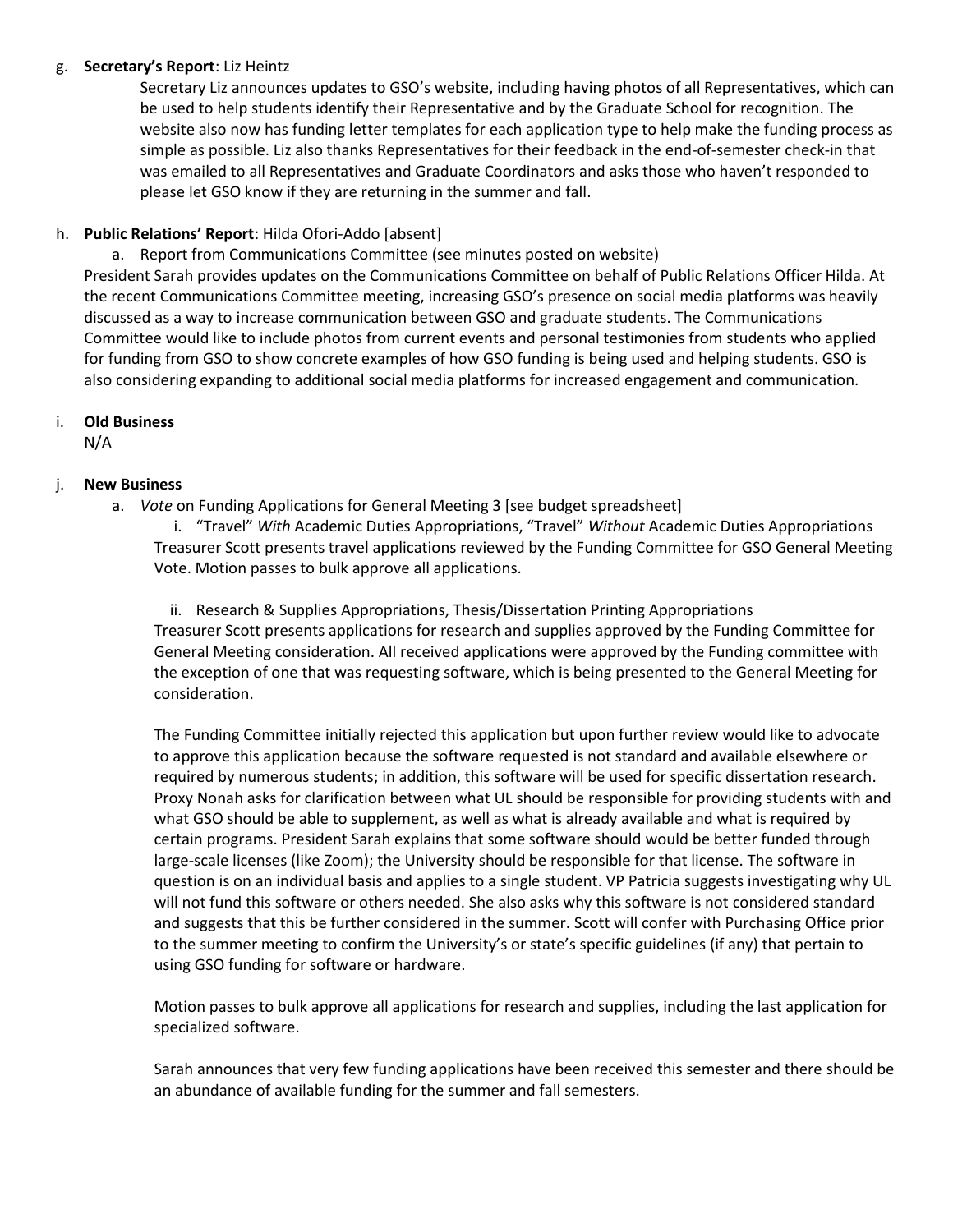- b. Elections to fill Executive Board vacancies (see Agenda page 2 for table with more info)
	- i. *Nomination and election* of President

President Sarah explains the roles and responsibility of President. She also specifies that the bylaws require GSO President to have previous Executive Board experience.

Vice President Patricia Arias Hunt self-nominates for the role of President. The motion is seconded. Patricia is elected as President.

Sarah congratulates Patricia and assures GSO that Patricia has been an excellent Executive Board member as both Secretary and VP and has a heart for graduate student leadership that will fit well in the role of President.

ii. *Nomination and election* of Vice President Sarah explains the roles and eligibility requirements of VP.

Representative Victoria Mello is nominated by her proxy, Katherin Langford. The motion is seconded and Victoria is elected as VP.

Sarah explains that Victoria has been a committed Representative and will be dedicated to her work on the Executive Board.

iii. *Nomination and election* of Public Relations Sarah explains the roles and responsibilities of PR.

Destinee Smith self-nominates for the role of PR. The motion is seconded and Destinee is elected as PR. Sarah offers that it seems a great fit for a PR Officer to be filled by a Communication representative.

The motion to accept an Executive Board member without prior GSO experience passes.

iv. *Nomination and election* of Secretary

Sarah explains the roles and responsibilities of Secretary.

Representative MaKensey Sanders self-nominates. The motion is seconded and MaKensey is elected as Secretary.

Sarah explains how MaKensey has contributed as a Representative and has been very active in GSO in her short time here.

Motion passes to accept an Executive Board member without a full semester of GSO experience.

*c. Finalize* Bylaw proposal for certification exams or licensure (see Agenda page 2 in red/blue) Representatives are polled for their preferred bylaw wording.

Patricia asks for clarification as some programs will and will not require certification exams, and thus, she would like to make these funding categories more inclusive for use by all programs.

Victoria L. offers that if wording is tied only to thesis or dissertation, MAT students would be ineligible.

Representative Maggi proposes wording the bylaw with and/or language to be more inclusive. Sarah clarifies that this bylaw would allow \$160 for a single exam per semester and students could only apply for funding for a certain exam once.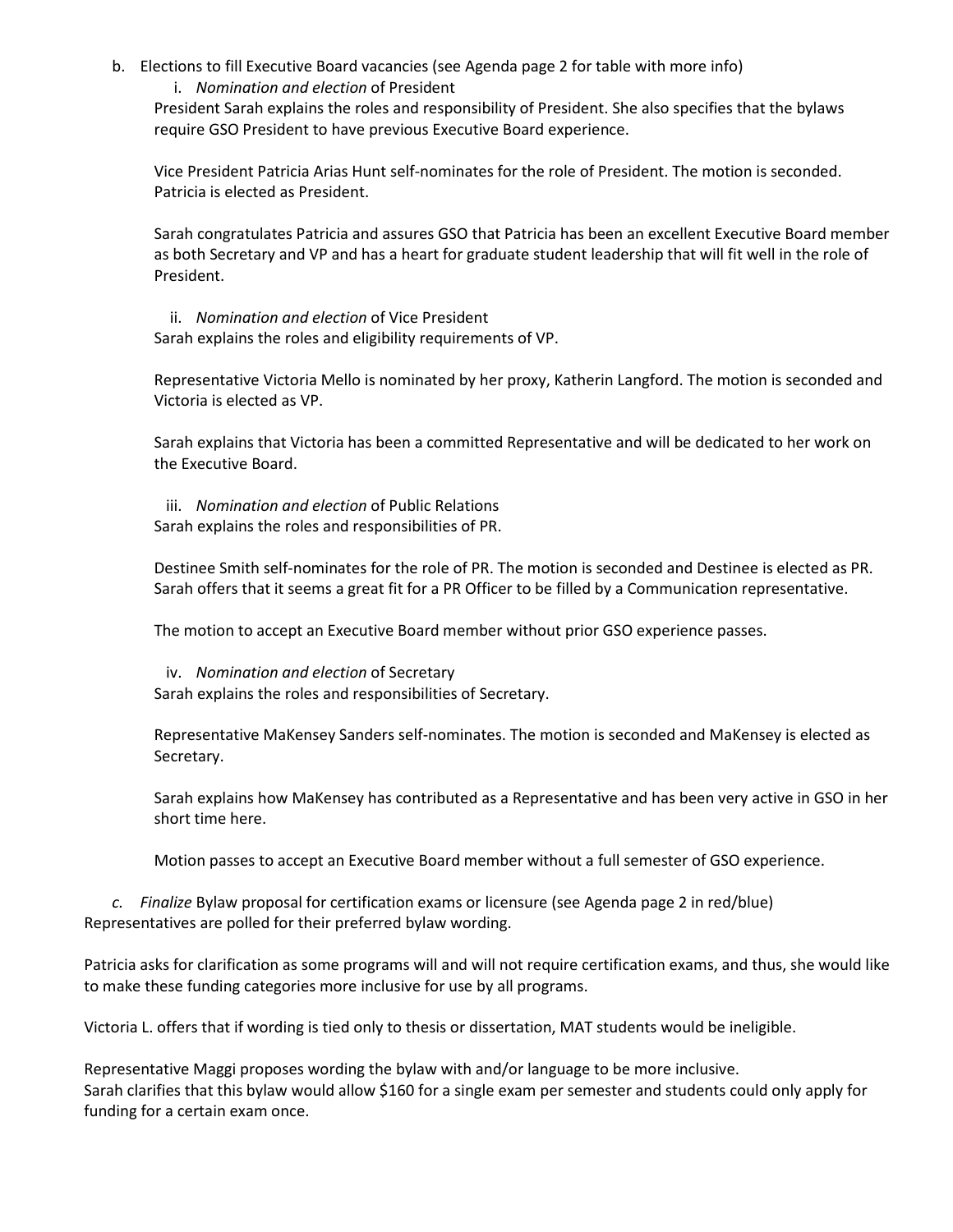Motion passes to adopt the bylaw for exams that are "related to thesis or dissertation research, required for degree fulfillment or partial degree fulfillment, or provide demonstrated enrichment of a student's degree program."

## k. **Other Advocacy/Concerns/Questions**

### l. **Announcements**

- a. Putting the "FUN" in GSO's Friday FUND-day meetings!
- b. After this meeting, GSO will follow-up via email to Reps with notes you can relay to your departments' students.
- c. Summer GSO applications will be accepted beginning on June 7, 2021 (first day of classes). The next GSO General Meeting will be held in summer, with a funding deadline to be announced.

Sarah clarifies that students who are enrolled in at least 3 credit hours are eligible to apply for funding during the summer semester.

### m. **Adjournment**

Meeting adjourned at 2:32pm.

Minutes prepared by Elizabeth Heintz, GSO Secretary

### **Bylaws page 6, section V Appropriations**

3. Funding up to \$160.00 will be considered for the following:

- a. Expenses directly related to thesis or dissertation research.
- b. Expenses directly related to comprehensive exam preparation. This is to include testing fees and the purchase of texts for exam preparation, provided a letter of faculty support is included, specifying that these fees/texts are necessary, and are not required for general coursework (including independent study). When applying for funding to offset the cost of text resources, the applicant must also provide a document providing proof that the library does not carry these materials in any form (print or electronic).
- c. Project expenses incurred by those students in non-thesis degrees. Expenses must be related to a project that is a requirement for graduation. The term does not include research papers for courses (including independent study).
- d. Funding for interlibrary loan requests limited to information needed for classes in a particular discipline. Funding is limited to interlibrary loan costs that have been incurred by the student and for which receipts (in compliance with university policies) for such costs are included with the application. These requests will not be considered until the second meeting of a semester (should the meeting take place in the summer semester; these requests will be heard after research and travel request by individuals with scheduled academic duties).

### *[proposal for Meeting 3].*

Funding for professional certification or licensure exams for professional or academic development that [complement / enhance / enrich / are required / partially fulfill / are tied to thesis or dissertation research in] a student's degree program. Applications will be individually reviewed on a case-by-case basis by the Funding Committee prior to presentation at the General Meeting.

i. These requests will not be considered for funding prior to the second meeting of a semester (or, after all travel and other research funding has been heard at a summer meeting).

ii. Requests for a specific exam will be allowed only once during a student's tenure in said graduate program.

- e. Funding requests up to an additional \$100.00 will be considered for reimbursement of expenses incurred in physically producing a thesis, dissertation, or graduation project.
	- i. These are one-time grants that will not be considered for funding prior to the second meeting of a semester (or, after all travel and research funding has been heard at a summer meeting).
	- ii. This grant will be allowed only once during a student's tenure in said program.